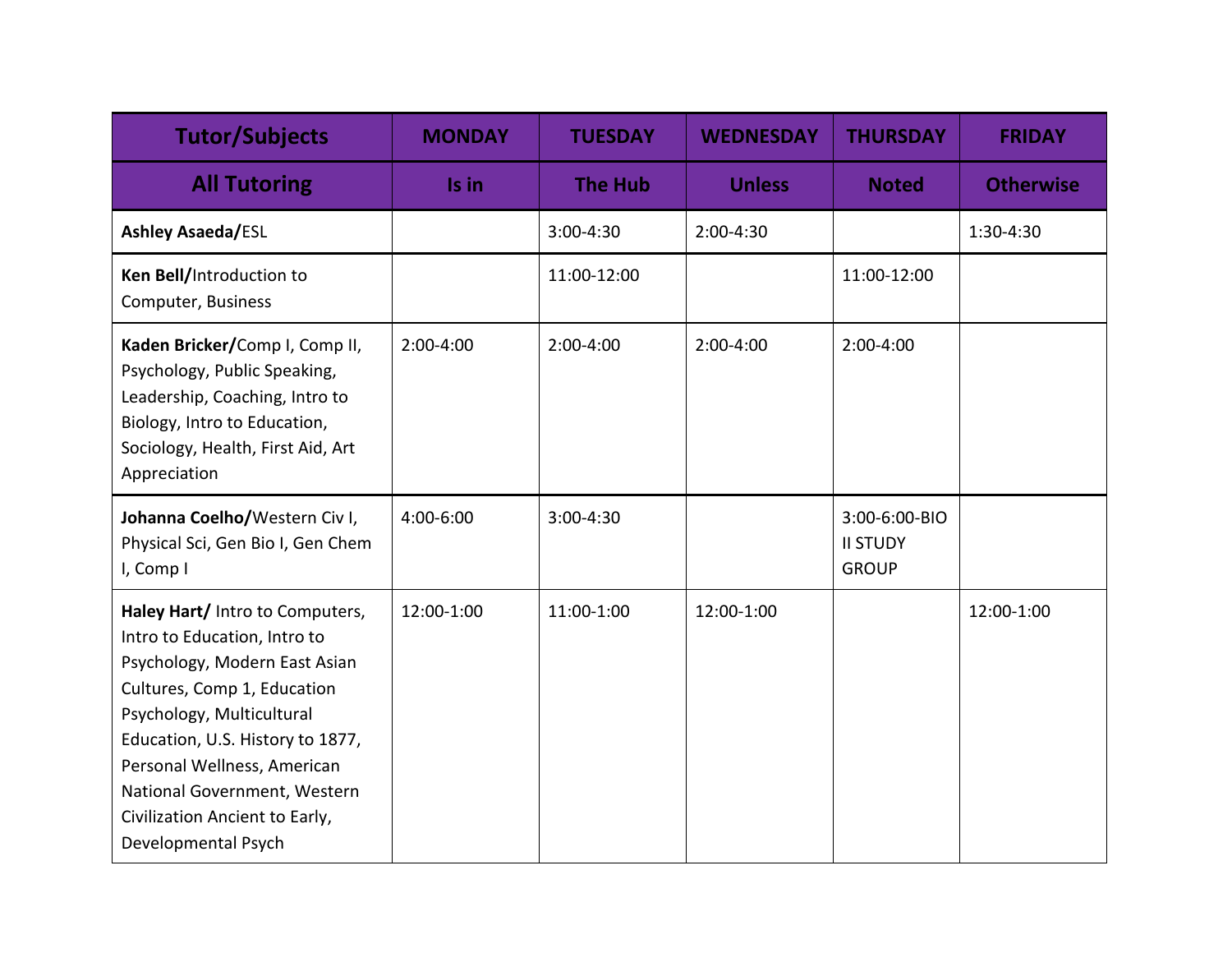| John Krieger/Prep Math, Math for<br>Liberal Arts, and Statistics                                                                                                                                                                   | $3:00 - 4:30$ | 3:00-4:30     | $3:00-4:30$ | $3:00-4:30$   |            |
|------------------------------------------------------------------------------------------------------------------------------------------------------------------------------------------------------------------------------------|---------------|---------------|-------------|---------------|------------|
| Quincey Lascheid/Comp 1/2,<br>Public Speaking, Intro to<br>Psychology, Intro to Sociology,<br>Intro to Computers, US History<br>since 1877, Russian History and<br>Culture, Minority Voices in U.S.<br>Literature, Social Problems | 1:00-7:00     | $2:00 - 4:30$ | 11:10-2:00  | $4:00 - 7:00$ |            |
| Ted Lewis/ Accounting                                                                                                                                                                                                              |               | $2:00-3:00$   |             | $2:00-3:00$   |            |
| Halle Miller/Prep Math and Math<br>for Liberal Arts                                                                                                                                                                                | 2:00-5:00     | 8:00-10:00    | $2:00-4:00$ | 8:00-10:00    | 8:00-11:00 |
| Telyn Rainey/<br>Nursing/Biology/Nutrition/A and<br>P I and II, and Microbiology                                                                                                                                                   |               |               |             | $3:00 - 6:00$ |            |
| <b>Autumn Shull/Biology,</b><br>Composition, Survey of the<br>Animal Industry/Animal Science,<br>Agronomy, Animal Health, Beef<br>Cattle Science, First Aid                                                                        | 1:00-3:00     | 9:30-11:30    | 1:00-3:00   | 9:30 11:30    | 1:00-3:00  |
| Teegan Tschampel/Introduction<br>to Computers for Mr. Wells                                                                                                                                                                        | 11:15-12:45   | 9:00-10:30    | 11:30-12:30 |               |            |